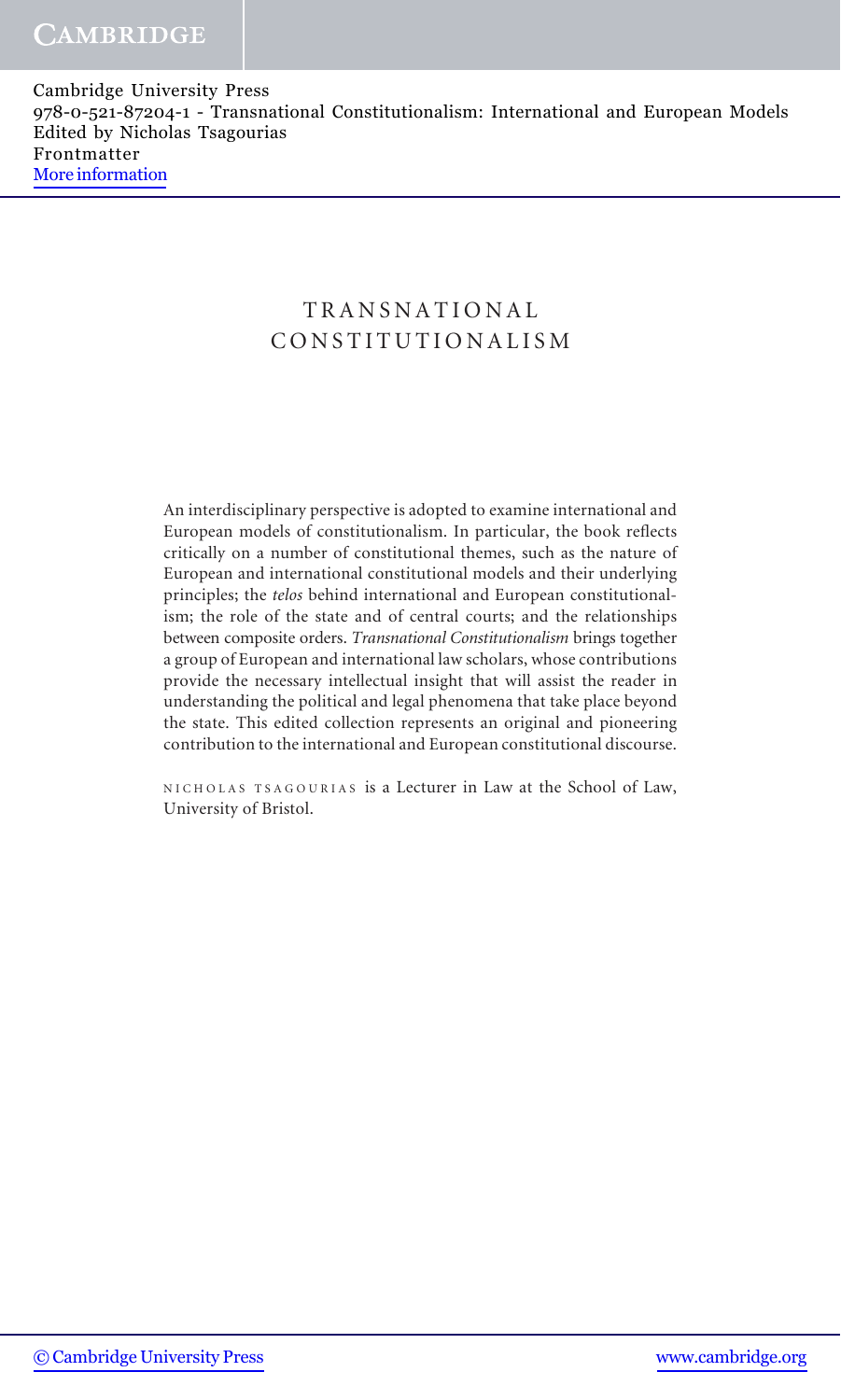# TRANSNATIONAL CONSTITUTIONALISM

## International and European Models

edited by NICHOLAS TSAGOURIAS

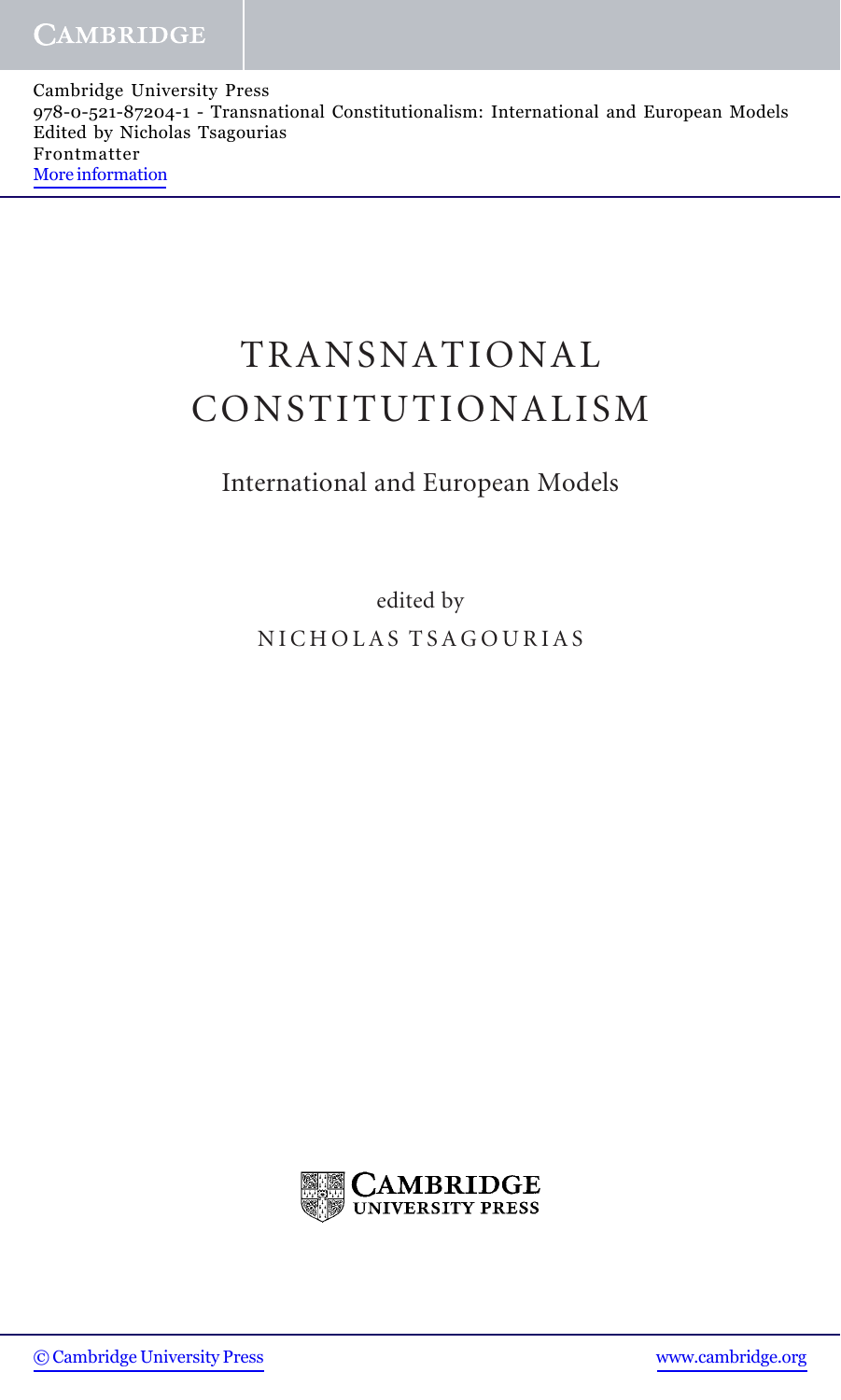## **CAMBRIDGE**

CAMBRIDGE UNIVERSITY PRESS Cambridge, New York, Melbourne, Madrid, Cape Town, Singapore, São Paulo

> Cambridge University Press The Edinburgh Building, Cambridge CB2 8RU, UK

Published in the United States of America by Cambridge University Press, New York

www.cambridge.org Information on this title: www.cambridge.org/9780521872041

 $\oslash$  Cambridge University Press 2007

This publication is in copyright. Subject to statutory exception and to the provisions of relevant collective licensing agreements, no reproduction of any part may take place without the written permission of Cambridge University Press.

First published 2007

Printed in the United Kingdom at the University Press, Cambridge

A catalogue record for this publication is available from the British Library

ISBN-13 978-0-521-87204-1 hardback

Cambridge University Press has no responsibility for the persistence or accuracy of URLs for external or third-party internet websites referred to in this publication, and does not guarantee that any content on such websites is, or will remain, accurate or appropriate.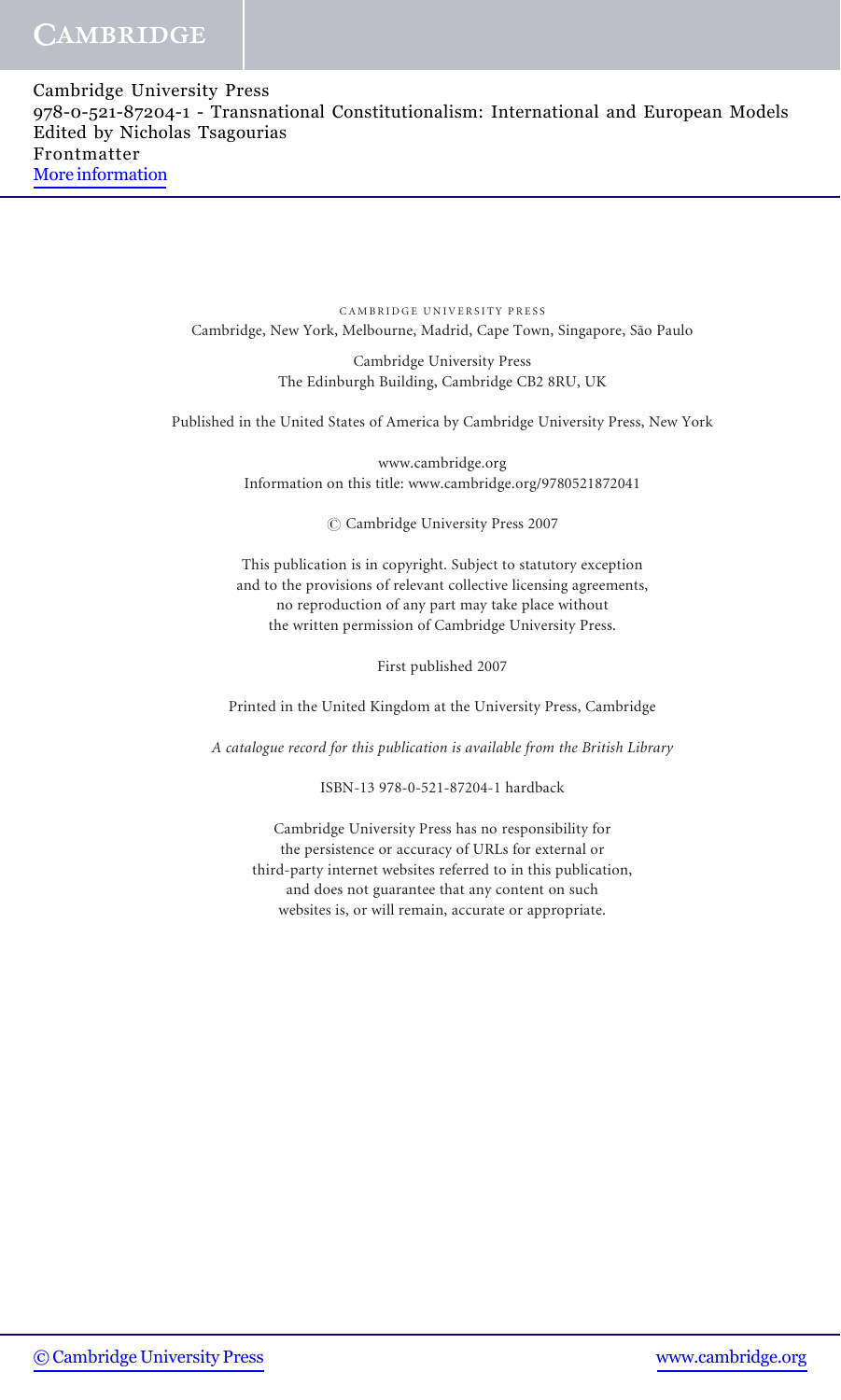#### CONTENTS

List of contributors page vii Foreword by Malcolm D. Evans ix List of abbreviations xi

Introduction – Constitutionalism: a theoretical roadmap 1 <sup>N</sup> . TSAGOURIAS

#### PART I States, courts and constitutional principles 15

- 1 The rejection of the universal state 17 <sup>P</sup> . CAPPS
- 2 The standing of states in the European Union 44 <sup>P</sup> . ELEFTHERIADIS
- 3 The constitutional role of general principles of law in international and European jurisprudence 71 <sup>N</sup> . TSAGOURIAS
- 4 Proportionality and discretion in international and European law 107 <sup>J</sup> . RIVERS

#### PART II Transnational constitutional interface 133

5 Hierarchy in organisations: regional bodies and the United Nations 135 <sup>N</sup> . WHITE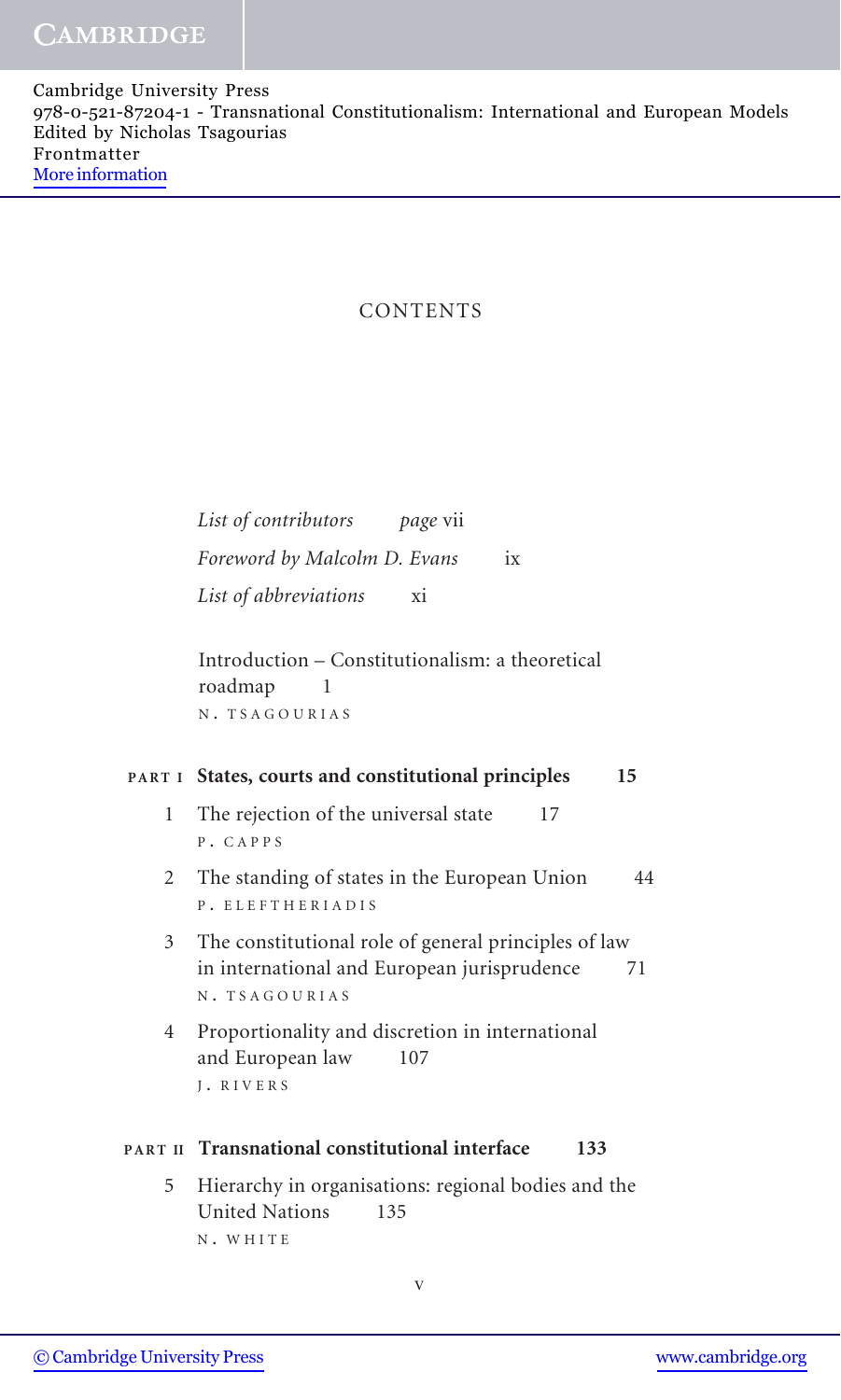| Cambridge University Press                                                             |  |
|----------------------------------------------------------------------------------------|--|
| 978-0-521-87204-1 - Transnational Constitutionalism: International and European Models |  |
| Edited by Nicholas Tsagourias                                                          |  |
| Frontmatter                                                                            |  |
| More information                                                                       |  |

| vi | CONTENTS                                                                                                                         |
|----|----------------------------------------------------------------------------------------------------------------------------------|
|    | 6 The multilevel constitution of European foreign<br>relations<br>160<br>R. WESSEL                                               |
|    | 7 Self-determination of peoples and transnational regimes:<br>a foundational principle of global governance<br>207<br>A. SKORDAS |
| 8  | Challenges to international and European corporatism<br>presented by deliberative trends in governance<br>269<br>T. NOVITZ       |
|    | PART III Visions of international constitutionalism<br>305                                                                       |
| 9  | The meaning of international constitutional law<br>307<br><b>B. FASSBENDER</b>                                                   |
| 10 | The never-ending closure: constitutionalism and<br>international law<br>329<br>W. WERNER                                         |

Index 368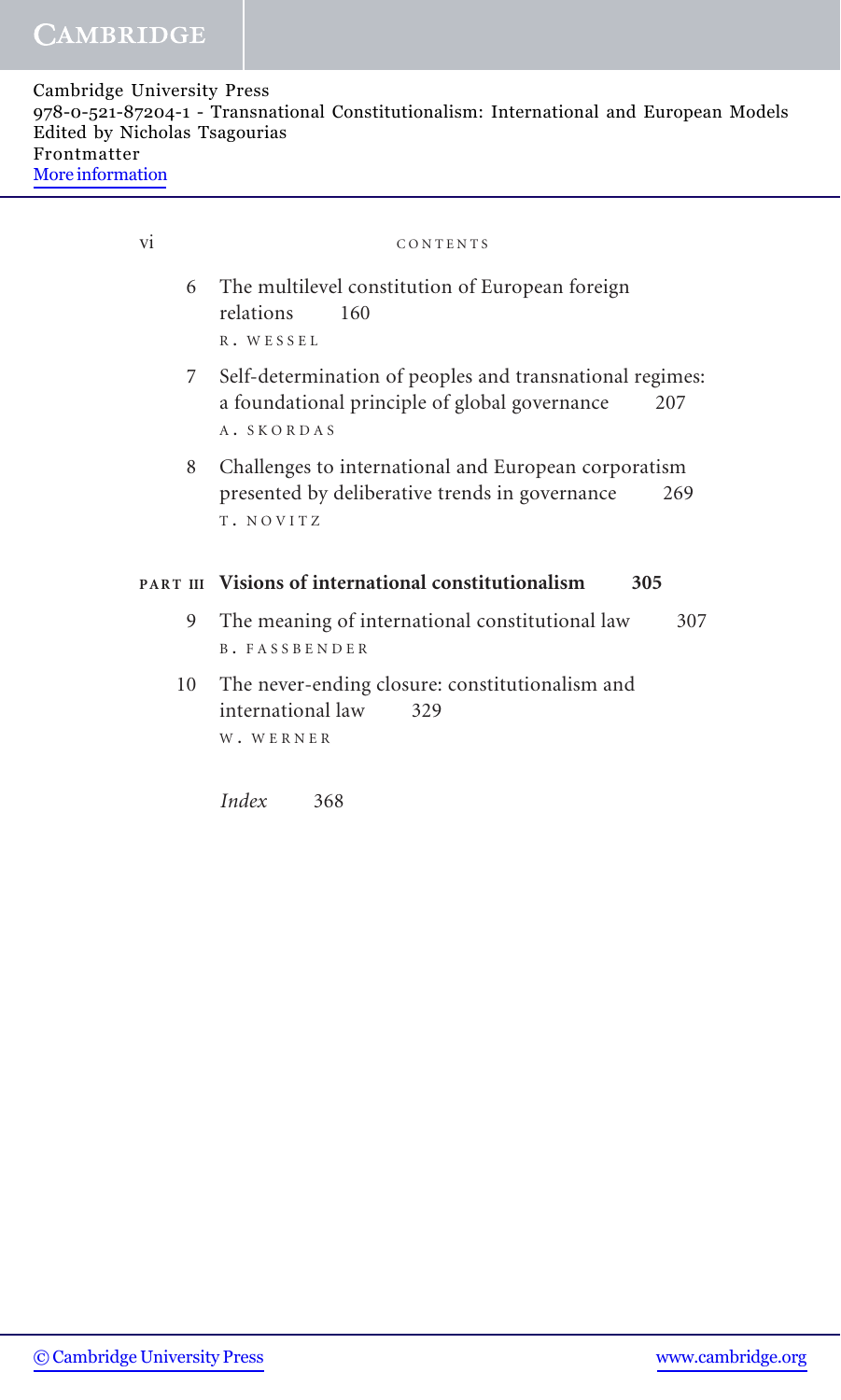### LIST OF CONTRIBUTORS

Patrick Capps, Senior Lecturer, School of Law, University of Bristol

Pavlos Eleftheriadis, Fellow in Law, Mansfield College, University of Oxford

Bardo Fassbender, Assistant Professor, Humboldt University, Berlin

Tonia Novitz, Reader in Law, School of Law, University of Bristol

Julian Rivers, Senior Lecturer, School of Law, University of Bristol

Achilles Skordas, Reader in Law, School of Law, University of Bristol

Nicholas Tsagourias, Lecturer in Law, School of Law, University of Bristol

Wouter Werner, Professor of Law, Vrije Universiteit, Amsterdam

Ramses Wessel, Professor of the Law of the European Union and Other International Organisations, Centre for European Studies, University of Twente

Nigel White, Professor of International Law, School of Law, University of Sheffield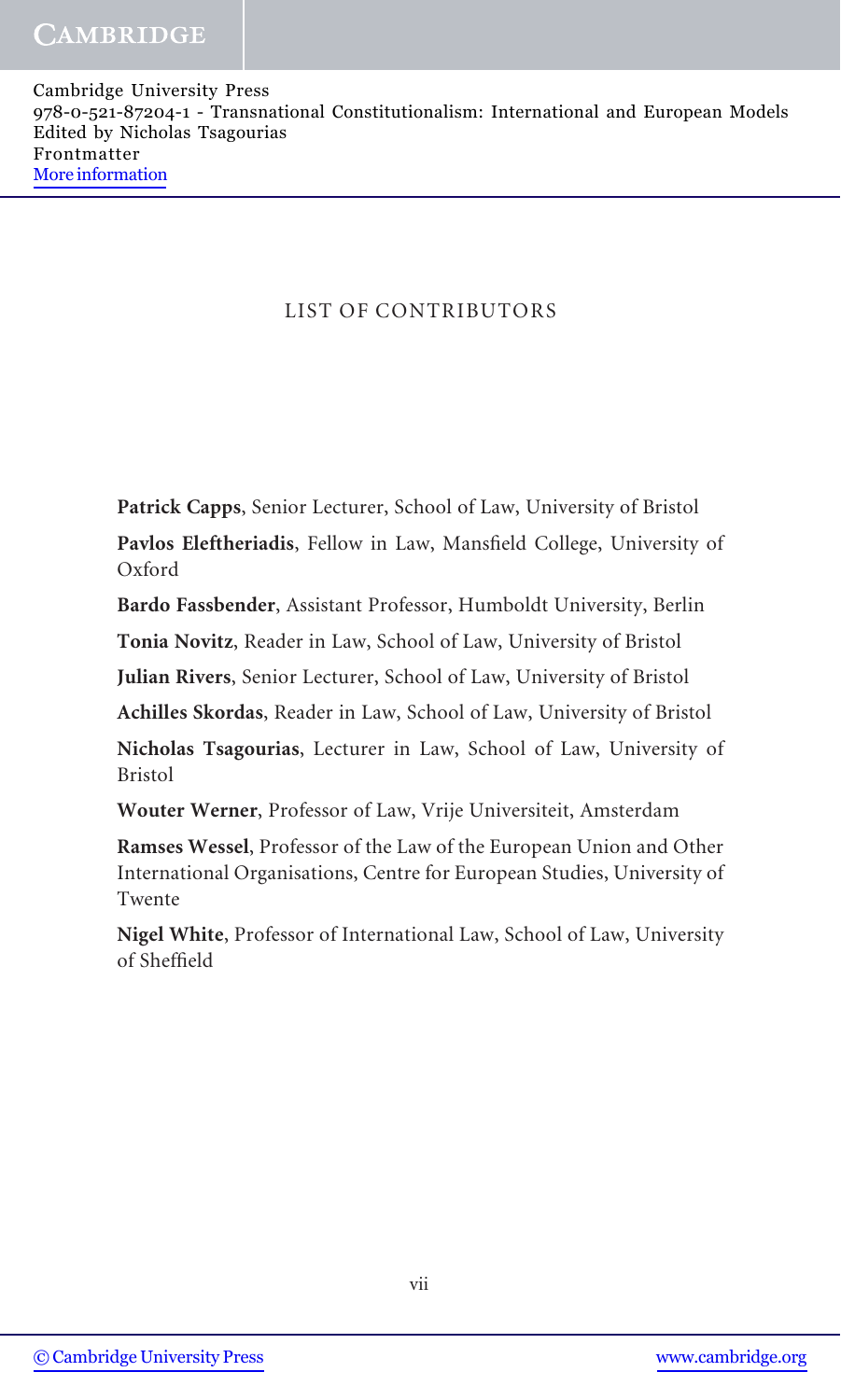#### FOREWORD

This book is a product of the seventh EU/International Law Forum hosted by the School of Law at Bristol University. The origins of the Forum series lie in the recognition of a need to ensure that scholarship in European Law and in International Law remain in contact with each other, something that has become more difficult over time as the specialty of each has increased. The Forum offers an opportunity to reflect upon developments of common interest and to explore the contribution that those steeped in the thinking of the one corpus of law can make to the thinking of the other. These Fora also seek to bring together leading academics and policy-makers, again encouraging a sharing of perspectives enriching not only the debate at the Fora themselves but also the wider work of all participants.

The theme of the most recent Forum was inspired by the debates surrounding the moves to adopt a new European Constitution. The first volume in the Forum Series was published ten years ago and explored 'Aspects of Statehood and Institutionalism in Contemporary Europe'.<sup>1</sup> It was inspired by the observation that in the post-Soviet era new states were emerging which sought to express themselves as independent sovereign states through participation in international organisations and, in doing so, they created something of a tension between statehood on the one hand and the expanding role of international institutions on the other. In a sense, this volume continues with elements of that theme, exploring from the perspective of constitutionalism the locus of the state as an entity within the broader system of communities of states. Rather than reflect on the contours of that debate itself, the Forum sought to consider the broader issues which underpin the move towards constitutionalism – the impulse towards constitutionalism – and whether, and how, that is rooted in, and finds reflection

 $1$  M. D. Evans (ed.), Aspects of Statehood and Institutionalism in Contemporary Europe (Aldershot: Dartmouth, 1996).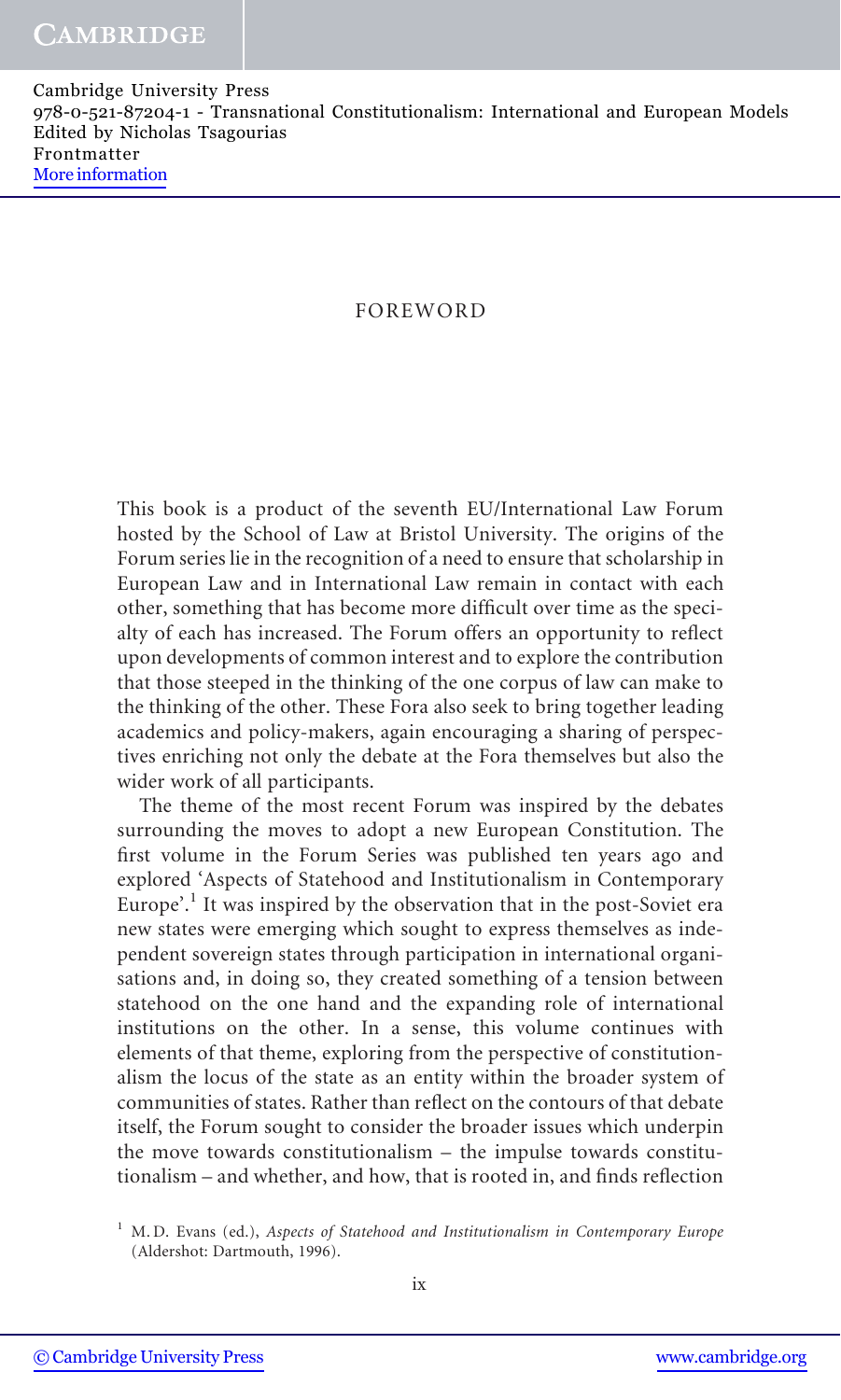#### x FOREWORD

through, existing and nascent legal structures and debates. Naturally, the outcome revealed disparities of approaches, not only between those approaching the subject from the perspective of European and International Law, but also between those approaching it from within these subject perspectives. It quickly became apparent that the core issues were not 'subject specific' but reflected different approaches to legal and conceptual understandings of the nature of constitutions and constitutionalism themselves and the points of contact between the seemingly divergent perspectives became apparent.

The essays in this volume provided the material for that journey and it is to be hoped that the reader will find them equally stimulating and thought-provoking.

Malcolm D. Evans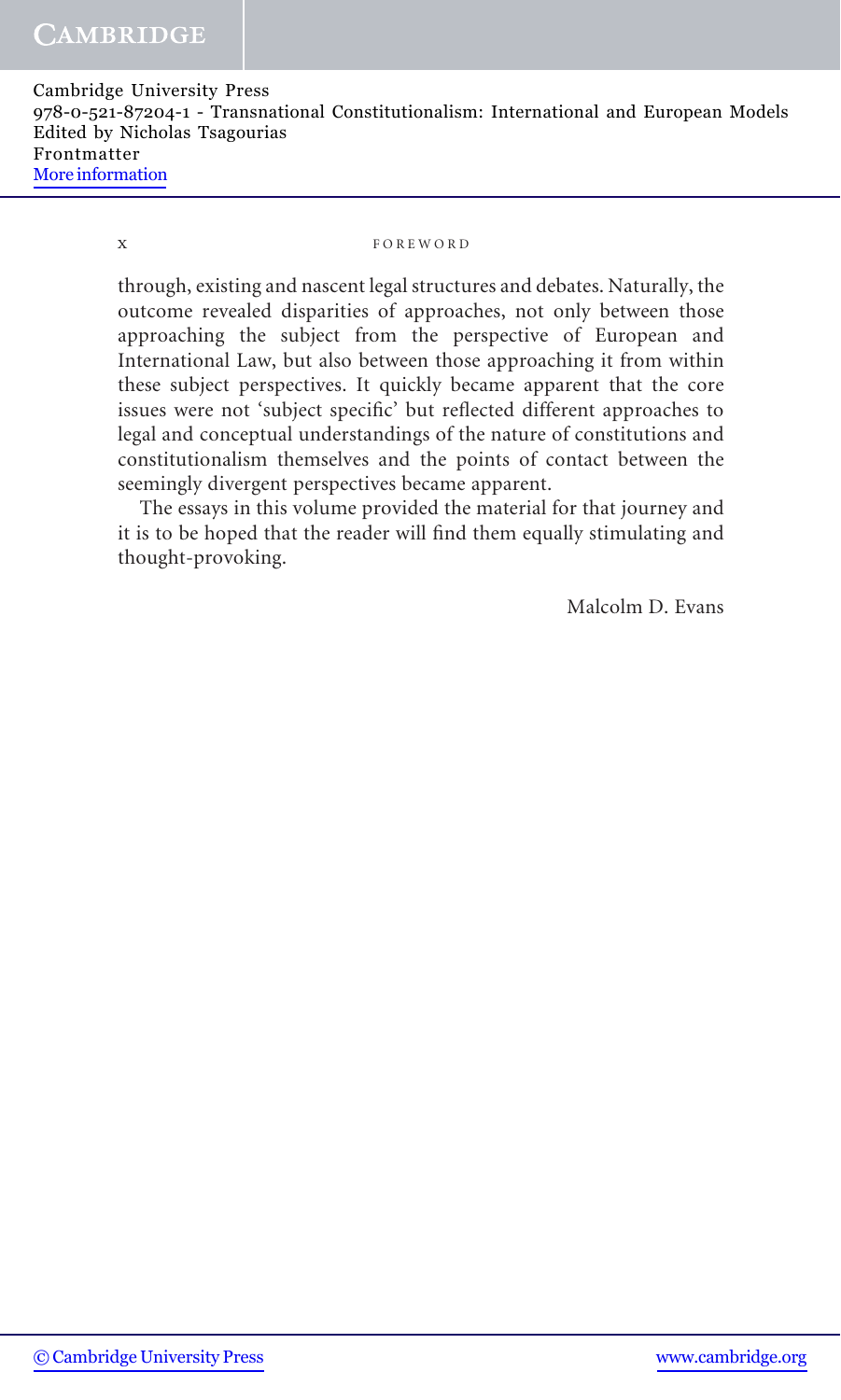#### ABBREVIATIONS

| AJIL         | American Journal of International Law         |
|--------------|-----------------------------------------------|
| <b>BYIL</b>  | British Yearbook of International Law         |
| <b>CFI</b>   | Court of First Instance of the European       |
|              | Communities                                   |
| <b>CFSP</b>  | Common Foreign and Security Policy            |
| CLJ          | Cambridge Law Journal                         |
| <b>CMLR</b>  | Common Market Law Reports                     |
| CML Rev      | Common Market Law Review                      |
| Col. JTL     | Columbia Journal of Transnational Law         |
| EC           | European Community                            |
| <b>ECHR</b>  | European Convention for the Protection of     |
|              | Human Rights and Fundamental Freedoms         |
| <b>ECR</b>   | <b>European Court Reports</b>                 |
| <b>ECtHR</b> | European Court of Human Rights                |
| <b>EHRLR</b> | European Human Rights Law Review              |
| EHRR         | European Human Rights Reports                 |
| EJIL         | European Journal of International Law         |
| ELJ          | European Law Journal                          |
| ELRev        | European Law Review                           |
| <i>ESDP</i>  | European Security and Defence Policy          |
| EU           | European Union                                |
| GA           | General Assembly                              |
| <b>GATT</b>  | General Agreement on Tariffs and Trade        |
| <b>GYIL</b>  | German Yearbook of International Law          |
| <b>HRC</b>   | Human Rights Committee                        |
| <b>HRLJ</b>  | Human Rights Law Journal                      |
| I.CON        | International Journal of Constitutional Law   |
| ICJ          | International Court of Justice                |
| <b>ICLQ</b>  | International and Comparatively Law Quarterly |
| <b>ICTY</b>  | International Criminal Court for the Former   |
|              | Yugoslavia                                    |